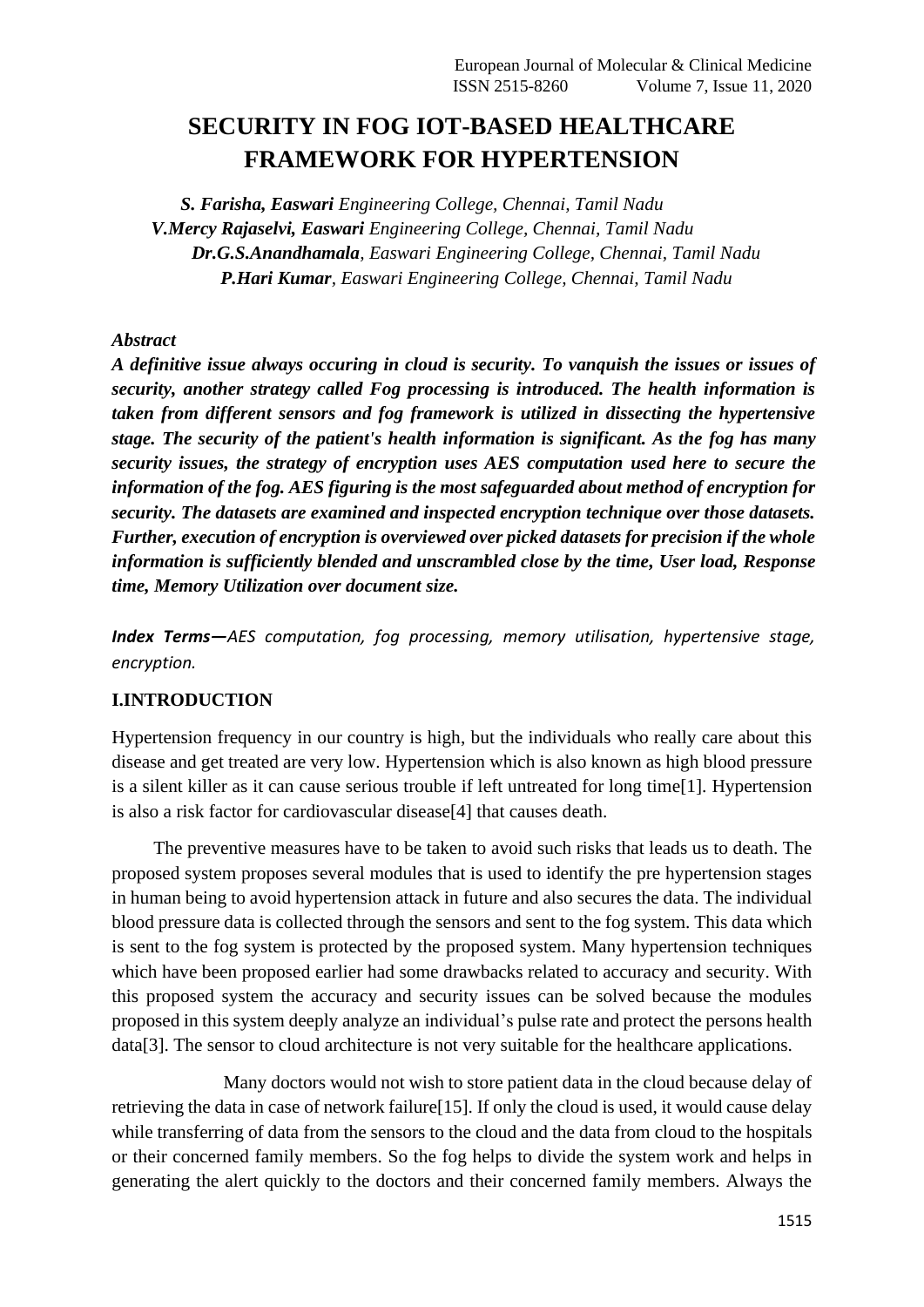medical data is very confidential so doctors will not like to share the data with anyone, therefore the security is very necessary for the health data. The cyber security evaluation allows to secure the health data collected by the sensor.

## **II.RELATED WORK**

## **A. KEY OBJECTIVES ABOUT THE HEALTH CARE SYSTEM:**

- (1) better medicine the executives
- (2) decreased duplication of demonstrative testing, imaging, and history taking
- (3) Improved clinical dynamic.
- (4) Better reachable of health services to the remote place patients.

## **B. SECURITY IN FOG COMPUTING THROUGH ENCRYPTION:**

Once Data Encryption standard (DES)[2] was general algorithm that was used by most people for encryption process. The key size of DES is 56 bits whereas the square size of the key is 64 bits. For some applications, considering this algorithm became much uncertain or we can say it was not suitable for some applications. This is a direct result of its key size which is 56 bits and this could be brute forced. Two of the organizations together before, broke the DES algorithm key in 22 hours and 12 minutes. By this we can analyse that the DES algorithm is powerless and easily breakable. Therefore, In this way AES encryption method was created for analysis and protect IOT information.

 To conquer the above issue, referenced Advanced Encryption Standard (AES) is considered as progressively effective. AES is seen as the most incomparable and secure standard for encryption of electronic information collected by sensors. AES is viewed as successor of the DES. The AES encryption algorithm uses standard symmetric key encryption for many of the US government associations because of its efficiency. AES accepts the key size of 128, 192, 256 bits of size. While today 128 is considered as unbreakable. And also at that time there were many organisations that tried to break the key ,yet it was rarely done. On looking at all the accessible encryption algorithms, AES would be the better and most secure type of algorithm that could provide security in the fog system. As when all the encryption procedure are considered, AES can be observed as increasingly reasonable and versatile for nature of fog. Henceforth this paper compiles applying of AES algorithm for security of the information in fog processing through an edge gadget of mobile.

#### **C. FOG COMPUTING:**

A system was proposed was proposed to recognize the hypertension in pregnancy time. This framework distinguishes a hypertension issue in pregnant woman before the hypertension assault. This grouping strategy assists to identify the risks, dangers, analyze and can diminish maternal[12] and fetal mortality. The home self-blood pressure monitoring was proposed to make blood pressure checking accessible at home. The individuals can check their blood pressure at home and monitor it. The Self-blood-pressure monitoring (SBPM) is the best decision for long-term follow-up. SBPM is more powerful than BP estimated by an expert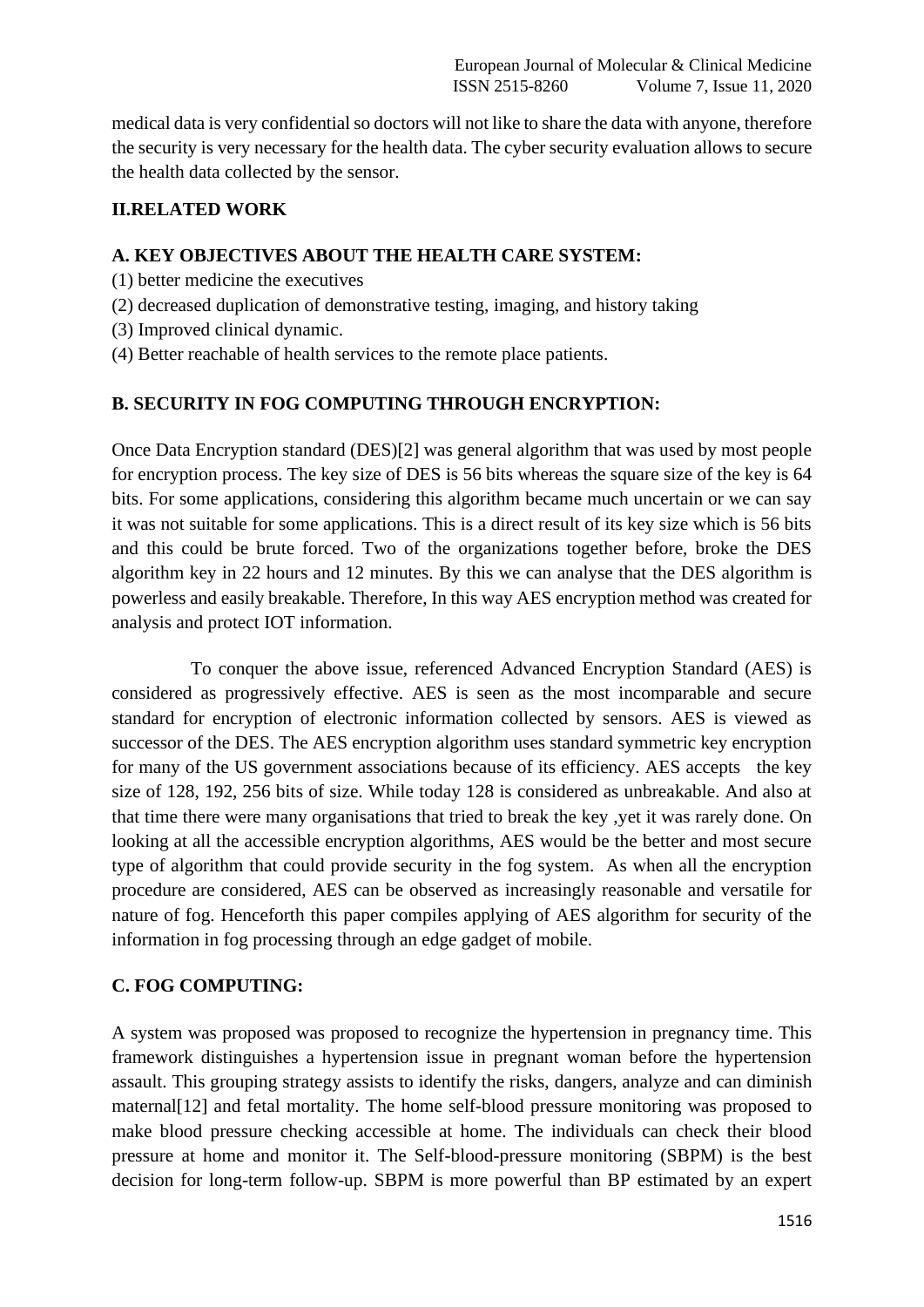(PBPM) in that it has a more prominent prescient significance connects better with the end organ harm. The people who are disabled physically and living alone or distant from human services administrations need to deal with their wellbeing without anyone else. This framework permits to deal with their wellbeing even at remote spots.

 IoT-Fog based human services framework is proposed for continuous observing and examination of BP measurements to identify hypertensive clients[8]. The proposed framework at first identifies the phase of hypertension based on client's wellbeing parameters gathered utilizing IoT sensors at fog layer. After recognizing the hypertensive stage, artificial neural system is utilized for predicting the hazard level of hypertension assault in clients at remote sites.



Figure1.Layers in IoT

#### **III. PROBLEM DEFINITION**

Security<sup>[9]</sup> is becoming the major fear these days because there are many sensitive data everywhere. This can be any company details, or medical information in hospitals or even it could be national secret. All the data must be secured and should make sure that it has all necessary methods in it, which makes an attacker difficult to crack the key.The paper primarily concentrates on security and privacy of data. In the system, though secured data is sent to the fog from cloud, guessing the security threat in the fog is a difficult thing, so its better to add a second layer of security within the level of fog.

#### **IV.PROPOSED SYSTEM**

The four modules have been created for collecting the data, securing the data and analysing the data.

A. IoT user system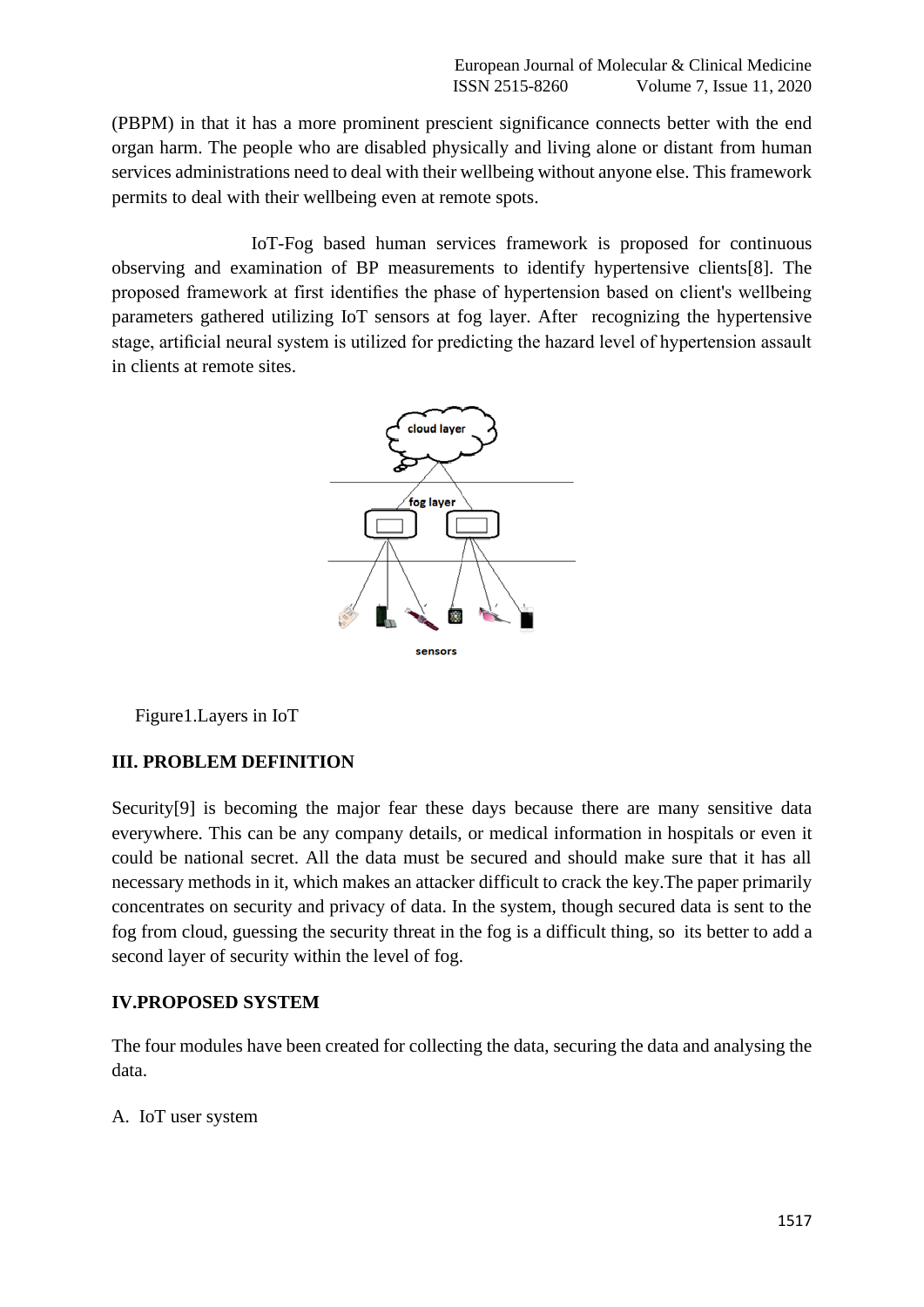The IoT system can be considered as the first module in the system to obtain the health data from the user module.This user system get the health details from the user and monitors the activities of the user. User subsystem comprises of various IoT devices and sensors to capture hypertension activities that causes hypertension.While obtaining the health details ,Health attributes such as SBP, DBP[4] plays main role.Here the SBP and DBP of a person is analysed to predict the persons hypertension stage.The patient s BP rate is collected through the various input sensor devices. In the existing system, the health data  $[13]$  are collected from various wireless sensor devices. Therefore, enormous amount of data is produced by the sensors which is then sent to fog layer for processing and analysis[6]. The utilization of keen gadgets has serendipitously been practiced in medicinal services. Nowadays, it is typical to discover a scope of medicinal services contraptions that can be utilized by patients at home or even worn by them. The contraptions for the most part incorporate sensors.



Figure2.Iot user system

## **B.FOG SYSTEM**

This layer performs information examination and collection of the information. The information and data gathered by the edge gadgets are examined in this layer. This layer carries on as the worker. Gigantic measures of constant information from sensors are sent to this layer[5]. The Health fog subsystem is the center layer between IoT sensors and distributed computing. It is utilized for continuous handling and examining of collected information from IoT based sensors. It quickly sends constant notifications or alarms[11] to user about the current stage of hypertension to prevent the chronic condition in an early stage[7]. This subsystem is additionally associated with a cloud framework for putting away, examining results and accumulating clinical record of every client.



Figure3. Fog system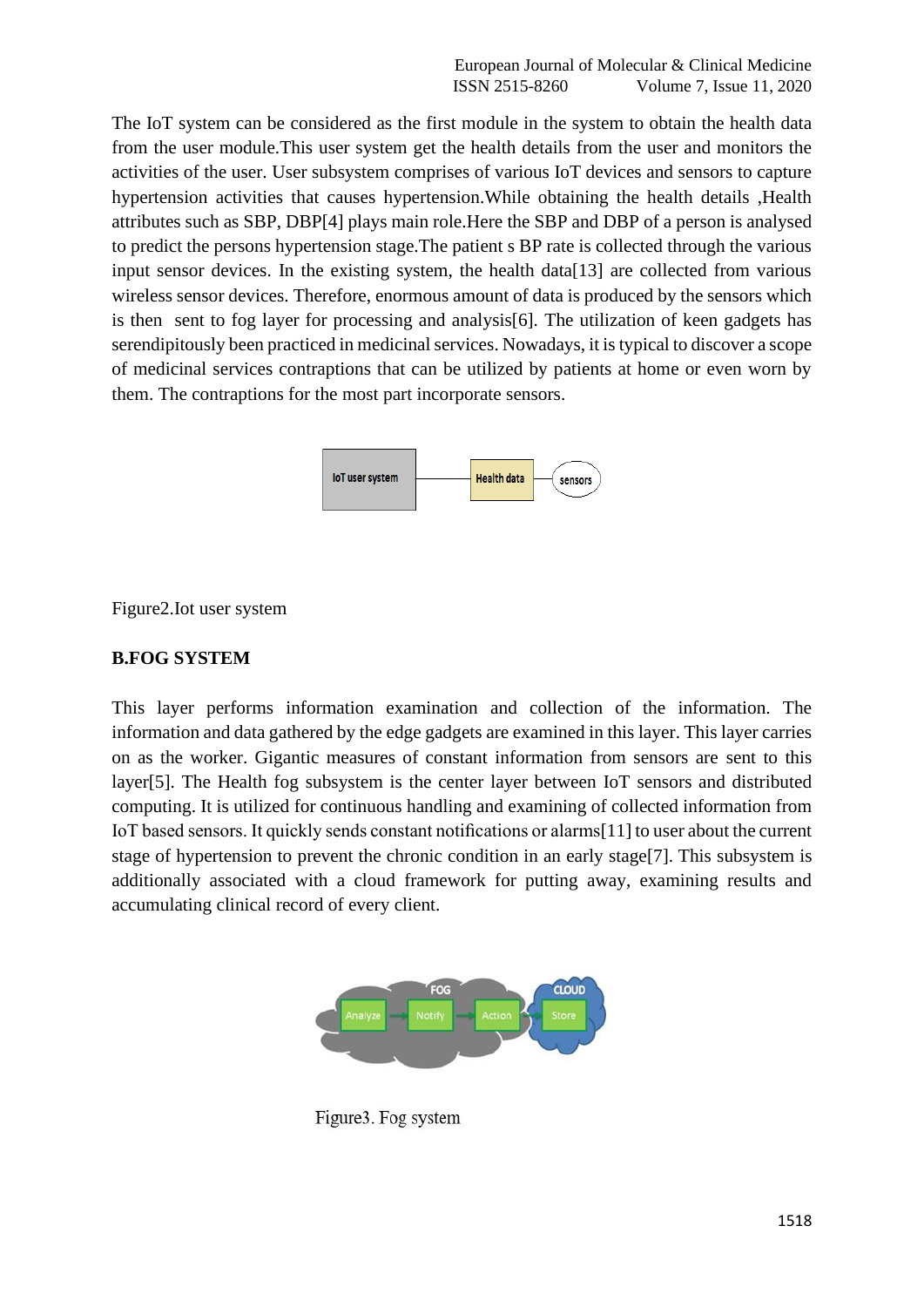## **C.CLOUD SYSTEM**

Cloud Subsystem is responsible for storing intermediate and final results of user health status. It consists of huge amount of storage to store analysis results, compiled medical information of each user and share among authorized medical staff, users, pharmacies, hospitals and healthcare professionals. Government aided healthcare centers can also upload data as well as any information regarding first aid, free camps, etc. User and authorized entities can access medical records anytime from any place. Temporal data granulation component in health fog system sends data granulation information to a cloud system for permanent storage so that it can be accessed by any other component of fog system in anytime for further analysis. Similarly, alert messages[14] regarding the current status of hypertension are also stored on cloud storage for further analysis by experts to take immediate action and provide precautions in case of emergency.



Figure 4. Fog system with cloud

D.AES ALGORITHM



**Figure 5. Working of AES algorithm in fog system.**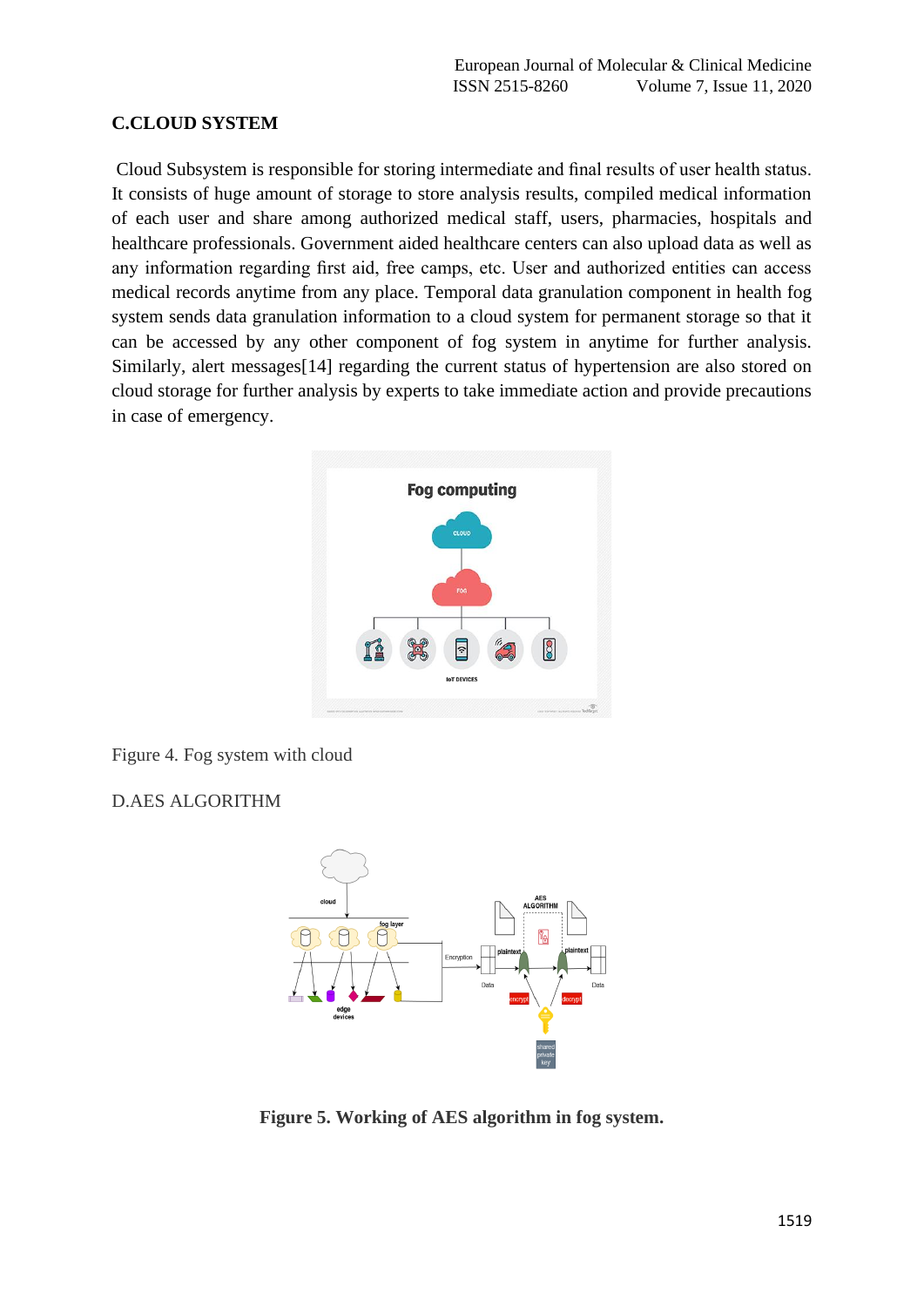European Journal of Molecular & Clinical Medicine ISSN 2515-8260 Volume 7, Issue 11, 2020

AES algorithm[2] is most widely used algorithm for encrypting and decrypting sensitive information like medical information. AES algorithm is considered to be an advanced of DES algorithm. The AES algorithm uses symmetric key block cipher means that the same key is used for encryption and decryption. AES accepts of the key size of 128, 192, 256 bits of size. Whereas 128 is already considered to be unbreakable. Here the 128 bits of data of plaintext where the 128 bit key works on it and the output is regarded as 128 bit cipher key. The key depends on the number of rounds.

TABLE I.THE RELATIONSHIP BETWEEN THE NUMBER OF ROUNDS AND KEYS

| NO.OF           | <b>ROUNDS</b> |
|-----------------|---------------|
| <b>KEY USED</b> |               |
| 10              | 128           |
| 12              | 192           |
| 14              | 256           |

The encryption of AES can be divided into three modules namely the initial round, the main rounds, and the final round. All of the modules[10] use the same sub-operations in different combinations as follows:

Initial Round: AddRoundKey

Main Rounds: SubBytes ShiftRows MixColumns AddRoundKey

Final Round: SubBytes ShiftRows AddRoundKey

AddRoundKey: The AddRoundKey activity is the main period of AES encryption that straightforwardly works on the AES round key: In this activity, the contribution to the round is selective or with the round key.

SubBytes: The SubBytes period of AES includes parting the contribution to bytes and going each through a Substitution Box or S-Box. In contrast to DES, AES utilizes a similar S-Box for all bytes.

ShiftRows: In the ShiftRows period of AES, each line of the 128-bits inner condition of the code is moved. The columns in this stage allude to the standard portrayal of the inward state in AES, which is a 4x4 framework where every cell contains a byte. Bytes of the inside state are put in the network across lines from left to right and down segments. In the ShiftRows activity, every one of these columns is moved to one side by a set sum: their line number beginning with zero. The top column isn't moved in any way, the following line is moved by one, etc.

MixColumns: Like the ShiftRows period of AES, the MixColumns stage gives dissemination by blending the contribution around. Dissimilar to ShiftRows, MixColumns performs activities parting the lattice by segments rather than columns.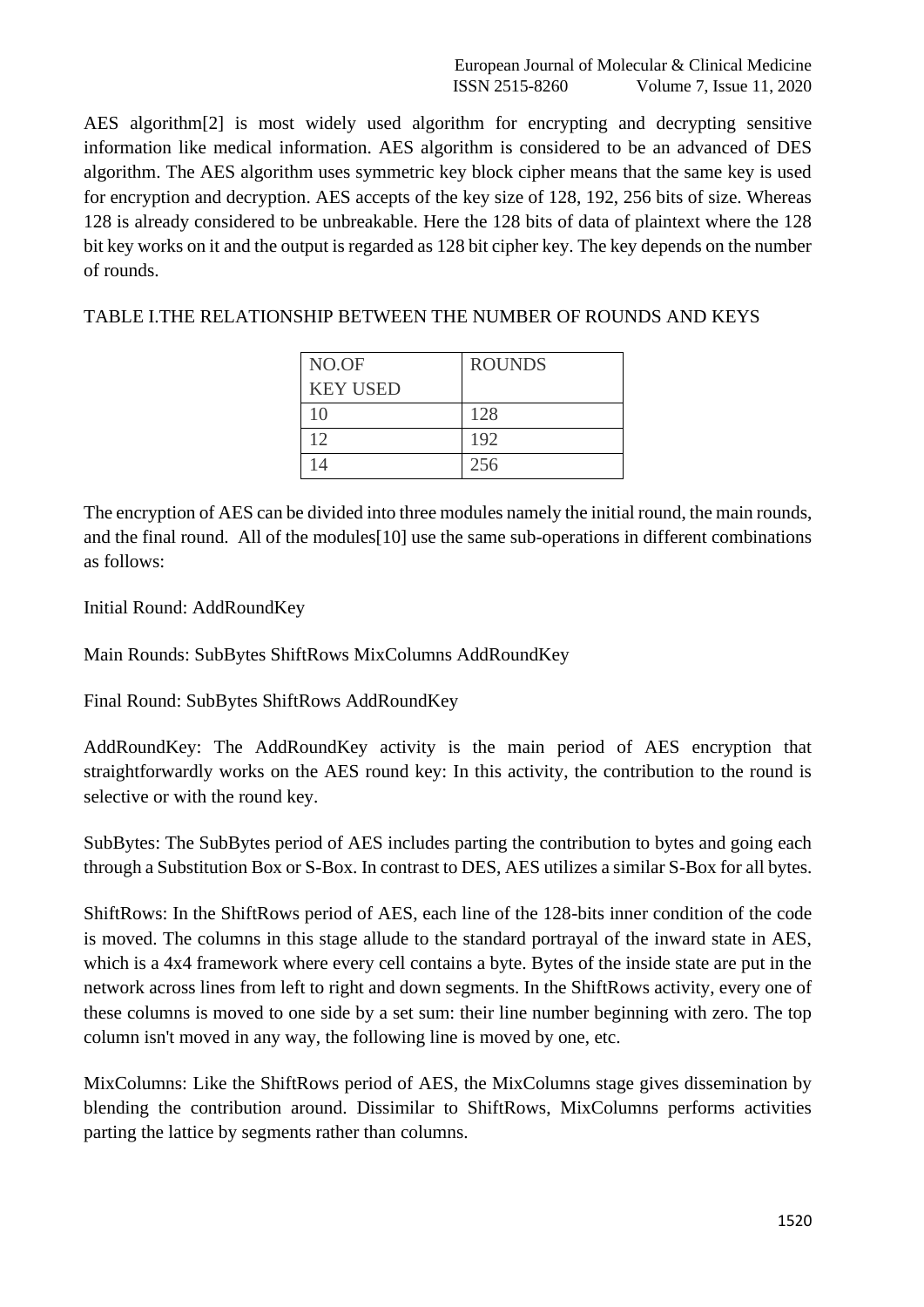Decryption in AES: To decrypt an AES-scrambled ciphertext, it is important to fix each phase of the encryption activity in the converse request in which they were applied. The three phase of decryption are as per the following:

Inverse Final Round: AddRoundKey ShiftRows SubBytes

Inverse Main Round: AddRoundKey MixColumns ShiftRows SubBytes

## Inverse Initial Round: AddRoundKey

Just the AddRoundKey activity is its own converse (since it is an elite or). To fix AddRoundKey, it is just important to extend the whole AES key timetable (indistinguishably from encryption) and afterward utilize the proper key in the restrictive or. The other three activities require an opposite activity to be characterized and utilized. The principal activity to be fixed is ShiftRows. The Inverse ShiftRows activity is indistinguishable from the ShiftRows activity with the exception of that pivots are made to one side rather than to one side. The following activity to be fixed is the SubBytes operation.It is perused indistinguishably from the S-Box matrix.The last backwards activity to characterize is MixColumns. Like MixColumns, Inverse MixColumns can be characterized as the lattice increase. AES ciphertexts are decoded by this request for activities clarified previously. The accompanying chart clarifies about how the tasks all together are performed to scramble and unscramble the information.



Figure 6. AES algorithm

## **VI. CONCLUSION**

Fog computing is considered to be one of the major part in the computing world, and as there are millions of devices connected and as IOT would be a major part of it, there may be a lot of issues on security. So our research here considered data security as the key factor and implemented Advanced Encryption Standard (AES) in the fog computing. This adds a second layer of security for data and makes difficult for intruder to sense the data.

 Different datasets are choosen and applied the AES algorithm for encryption and decryption for each of the dataset. Analysing of different metrics is done so as to evaluate the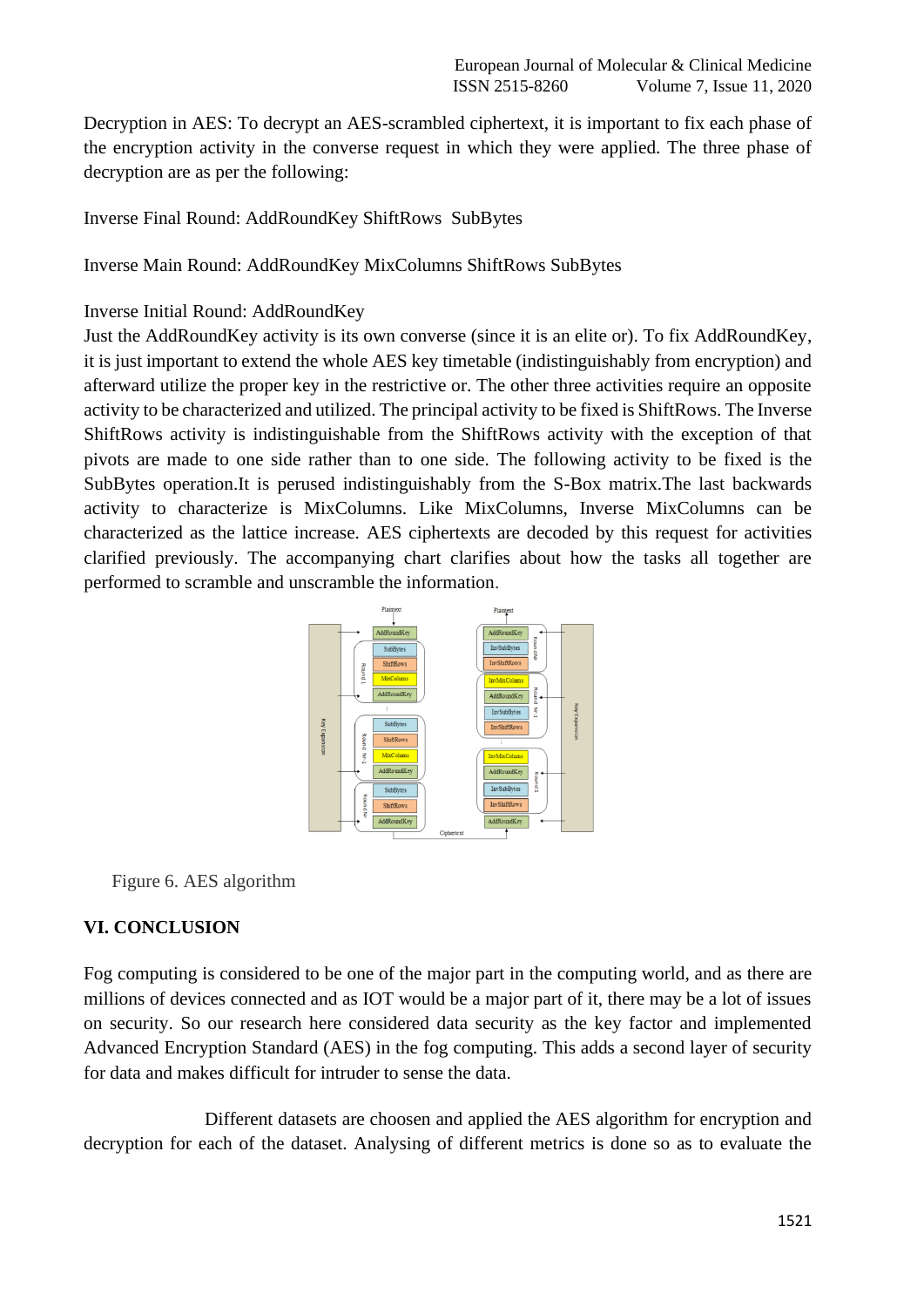adaptability of AES in second layer of cloud system of fog. As our future work, we would like to implement AES with key size of 512 bytes in fog. So that security becomes more stronger

## **REFERENCES**

[1]Anand Paul , Hameed Pinjari, Won-Hwa Hong , Hyun Cheol Seo and Seungmin Rho(2018), 'Fog Computing-Based IoT for Health Monitoring System', Journal of Sensors, Vol.10,pp.386-470.

[2]Akhilesh Vishwanath, Ramya Peruri(2016), 'Security in Fog Computing through Encryption' , International journal of Information Technology and Computer Science, volno.5, pp.28-36.

[3]A. Alavudeen basha and S.Vivekanandan (2019), 'Enhanced optimal insulin regulation in post-operative diabetic patients: an adaptive cascade control compensation-based approach with diabetic and hypertension', IEEE internet of things journal , vol.7, no.2, pp. 90973 - 90981.

[4]M. Anna Latha and N.Christy Evangeline (2018) ,'Colour Image Segmentation of Fundus Blood Vessels for the Detection of Hypertensive Retinopathy', International journal of Biosignals, Images and Instrumentation,vol.52, no.3, pp.22-28.

[5].F.Bonomi, R.J. Milito and S. Addepalli (2012) ,'Fog computing and its role in the Internet of Things: Characterization of fog computing', IEEE journal of Mobile Cloud Computing, vol.25, no.3, pp.13–15.

[6]A.V.Dastjerdi and R. Buyya (2016), 'Fog computing: helping the Internet of Things realize its potential', IEEE Internet of thing journal, vol. 49, no. 8, pp.  $112 - 116$ .

[7]Frank alexander kraemer, Anders eivind braten, Nattachart tamkittikhun, and david palma, (2017)'Fog Computing in Healthcare—A Review and Discussion', IEEE ACCESS , vol.5, no.3, pp.25-32.

[8].M.Hamed Orojloo1 and Mohammad Abdollahi Azgomi (2018),'Modelling and evaluation of the security of cyber-physical systems using Stochastic Petrinets', IET journal of engineering and technology,vol.25, no.4, pp. 23-36.

[9]Lu-xing yang, pengdeng li and Xiaofan yang and Yuan yan tang(2017)'Security Evaluation of the Cyber Networks Under Advanced Persistent Threats', journal of Computer and Information Science, vol.23,no.3,pp.112-119.

[10]M. Sri Lakshmi, Dr. B. Lalitha, (2017), 'Enhancing the Security for Clinical Document Architecture Generating System using AES Algorithm with Artificial Neural Network', International Research Journal of Engineering and Technology Vol.4 no. 08, pp.239-280.

[11]Mario Pascual Carrasco, Pilar G. Sagredo ,(2008) 'Impact of Patient–General Practitioner Short-Messages-Based Interaction on the Control of Hypertension in a Follow-up Service for Low-to-Medium Risk Hypertensive Patients: A Randomized Controlled Trial',IEEE journal on Information Technology in Biomedicine, Vol. 12, no.6.pp. 780 – 791.

[12]Neethu Mathew, 'A Boosting Approach for Maternal Hypertensive Disorder Detection',(2018),IEEE journal of computer science and engineering, volno.53,no.3,pp.7-21. [13]Raneshkumar naha, Saurabh garg ,prem prakash jayaraman, yong xiang and rajiv ranjan, (2018),'Fog Computing: Survey of Trends, Architectures, Requirements, and Research